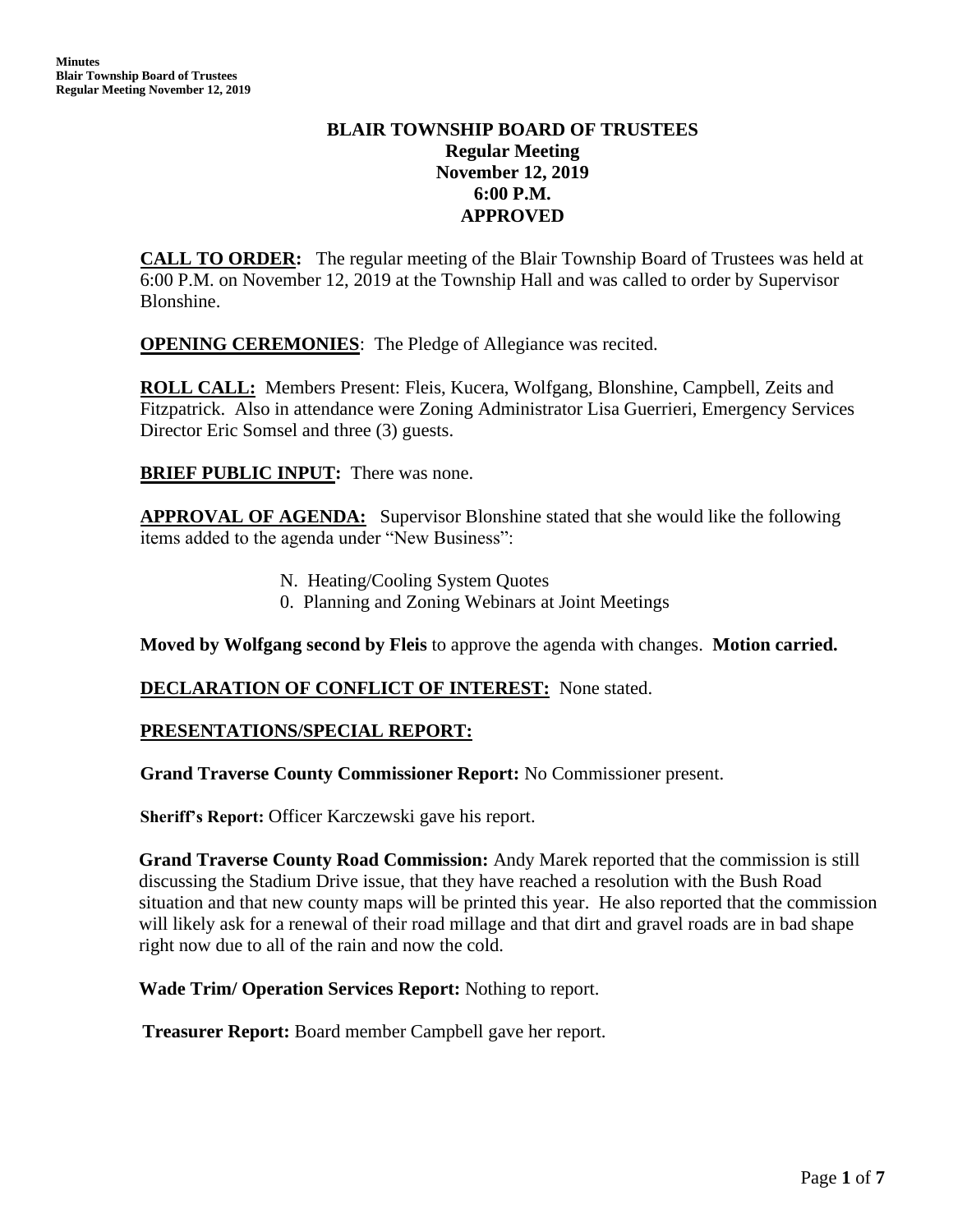**ANNOUNCEMENTS/CORRESPONDENCE:** Supervisor Blonshine reported that she met with Cherryland Electric and Wolverine Power who want to work with the Township on a pollination area in the Community Garden.

### **CONSENT CALENDAR**

| <b>FUND</b>            | <b>CHECK NUMBERS</b> | <b>TOTALS</b> | <b>REPORTS</b>                   |
|------------------------|----------------------|---------------|----------------------------------|
|                        |                      |               |                                  |
| Pooled Operating       | #3284-3373           | \$820,193.07  | <b>Emergency Services Report</b> |
| Trust & Agency Fund    | #1050                | 2,197.50      | Water Dept. Report               |
| Tax Account            | #6450-6453           | \$24,236.48   | Supervisor/Zoning Report         |
| Payroll Check/EFT      | #1409-1416           | \$51,574.50   | <b>Minutes Regular Meeting</b>   |
| <b>Direct Deposits</b> |                      | \$63,896.26   | October 8, 2019                  |
|                        |                      |               | Minutes Special Meeting          |
|                        |                      |               | October 15, 2019                 |
|                        |                      |               | Minutes Special Meeting          |
|                        |                      |               | October 29, 2018                 |

Supervisor Blonshine had the following correction to the October 29,2019 Special Meeting minutes:

Under New Business Item A., the last sentence in the first paragraph should read "there is no funding except for the property owners on the lake' instead of homeowners.

**Moved by Wolfgang second by Fleis** to approve the Consent Calendar with the change to the October 29, 2019 Special Meeting minutes. **Yes:** Blonshine, Fitzpatrick, Fleis, Zeits, Kucera. **No:** None. **Motion carried.**

#### **UNFINSHED BUSINESS:**

Winter 2019 Newsletter

 **Moved by Wolfgang second by Zeits** to approve the Winter 2019 Newsletter as presented.  **Motion carried.**

#### **NEW BUSINESS:**

## **a. 2 nd Public Hearing for Special Assessment District Silver Lake Eurasian Water Milfoil Control**

Opened the Public Hearing at 6:20 pm.

There was no public comment.

Closed the Public Hearing at 6:21 pm.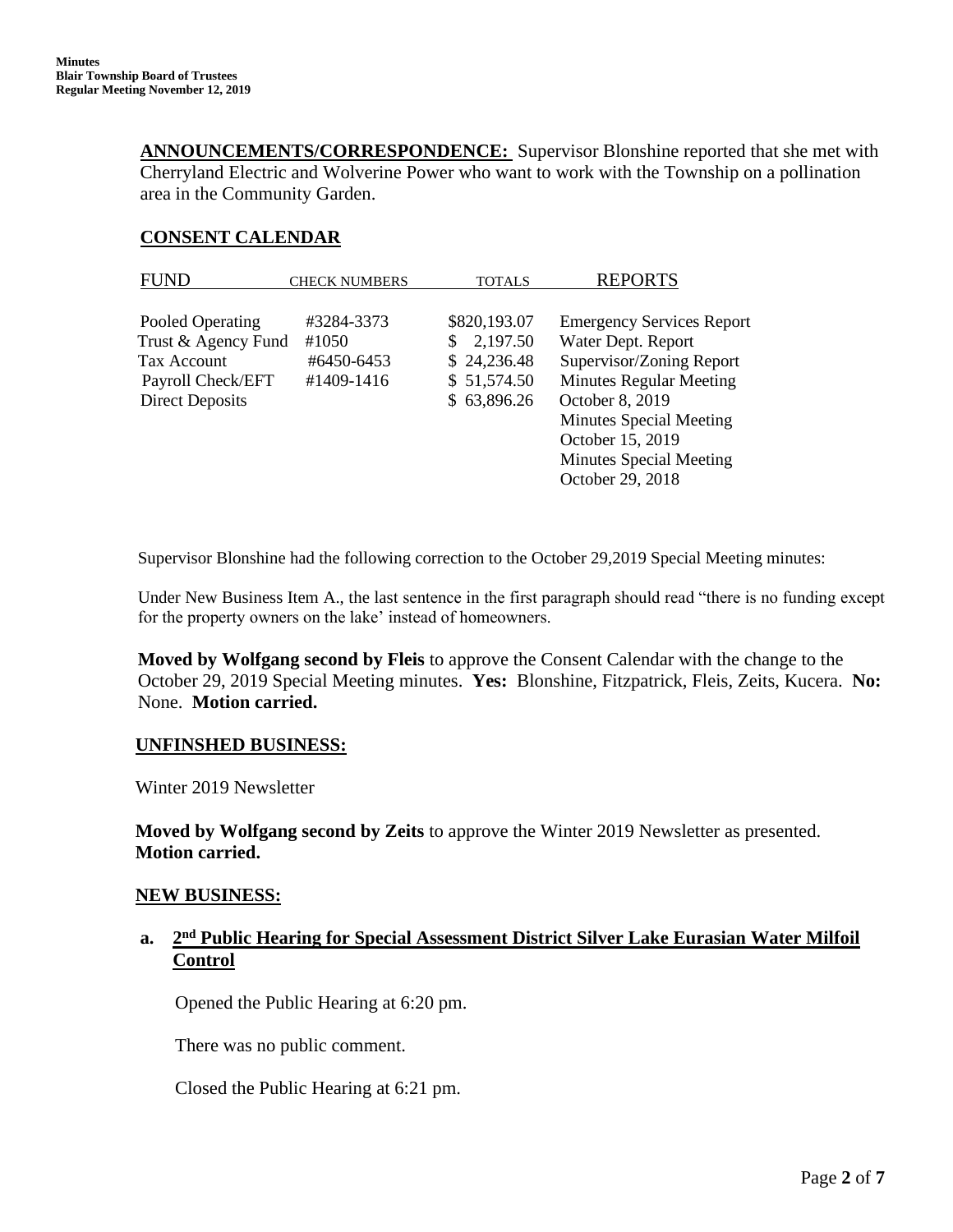### **b. Resolutions**

### **1. #2019-23 Silver Lake Milfoil Special Assessment**

**Moved by Fitzpatrick second by Kucera** to adopt Resolution #2019-23 Special Assessment District for Silver Lake Eurasian Milfoil Control Final Adoption. **Yes:** Wolfgang, Campbell, Blonshine, Zeits, Fitzpatrick, Fleis and Kucera. **No:** None. **Motion carried.**

## **2. #2019-24 Set Alternate Date for March Board of Review**

**Moved by Kucera second by Fitzpatrick** to adopt Resolution #2019-24 Set Alternate Date for March Board of Review. **Yes:** Fitzpatrick, Zeits, Kucera, Fleis, Wolfgang, Campbell and Blonshine. **No:** None. **Motion carried.**

## **3. #2019-25 Apply for Funding from Michigan Par Plan**

**Moved by Wolfgang second by Zeits** to adopt Resolution #2019-25 to Apply for Funding from Michigan Par Plan. **Yes:** Campbell, Fitzpatrick, Kucera, Zeits, Fleis, Blonshine and Wolfgang. **No:** None. **Motion carried.**

## **c. Budget Amendments**

### **1. Fire Budget**

 **Moved by Blonshine second by Fleis** to amend the Fire Budget by increasing 205-000- 501.000 FEMA Grant Revenue by \$17,667.00 and increasing 205-345-998.000 FEMA Grant Expenditures by \$17,667.00 **Yes:** Wolfgang, Kucera, Fleis, Zeits, Blonshine, Fitzpatrick and Campbell. **No:** None. **Motion carried.**

### **2. General Fund Budget**

Board member Wolfgang explained that when we did the budget we had a maintenance person who mowed the grass at the cemeteries, and now we are contracting the mowing out, so that is why this amendment is needed.

**Moved by Blonshine second by Fitzpatrick** to amend the budget by increasing 101-276- 805.001 Cemeteries Contractual Services by \$5,000.00 and decreasing 101-101-790.000 Contingency by \$5,000.00. **Yes:** Campbell, Fitzpatrick, Blonshine, Kucera, Zeits, Wolfgang and Fleis. **No:** None. **Motion carried.** 

# **3. Fire Budget**

 Board member Wolfgang explained that when the Emergency Services Director put his budget together he did not include the increase for Stand By from NW Michigan Fair or the Old Engine Show, or the Pit Spitters Stand By.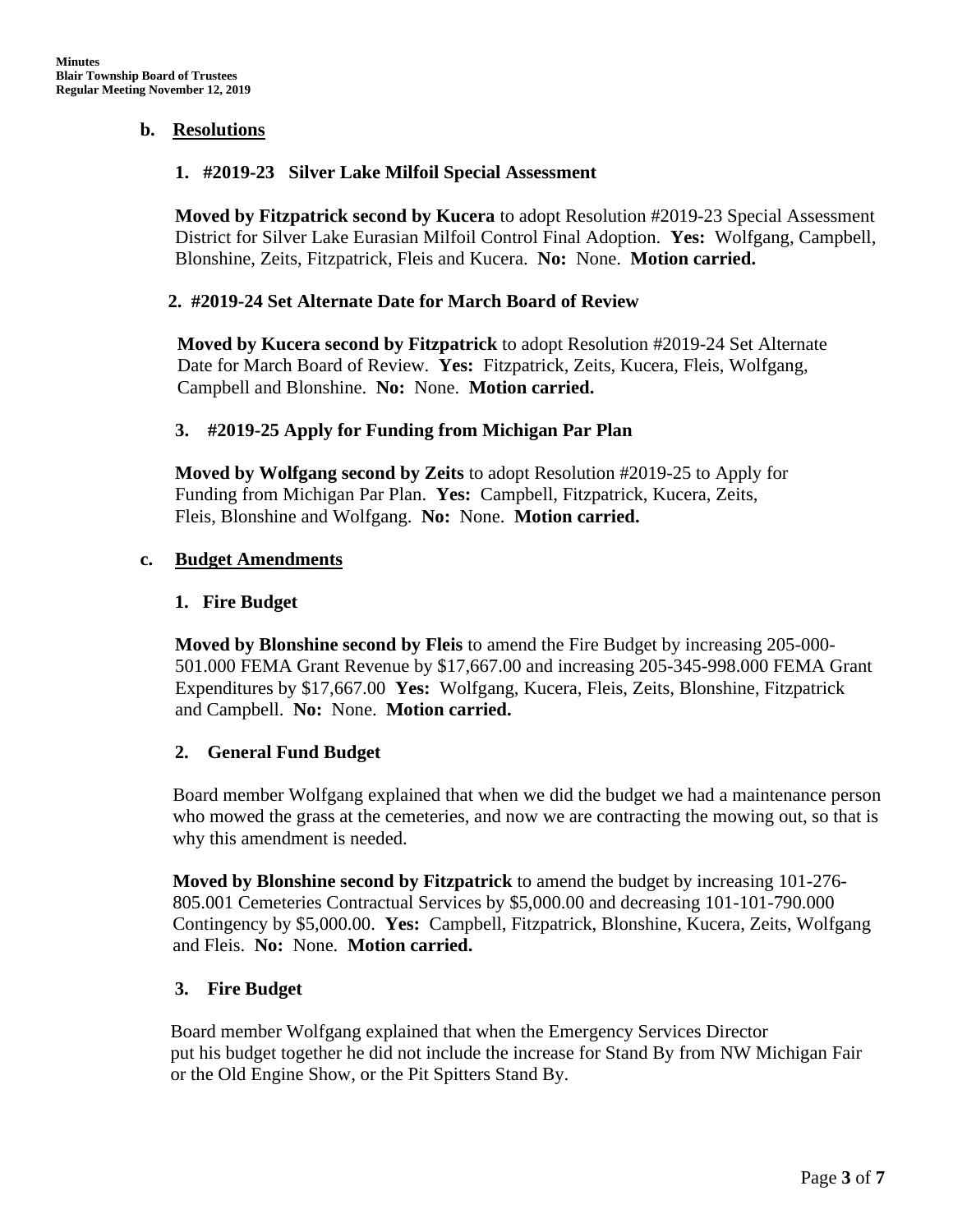**Moved by Fitzpatrick second by Zeits** to amend the budget by increasing 205-000-676.002 Fire Stand By Revenue by \$5,300.00**. Yes:** Fleis, Zeits, Wolfgang, Fitzpatrick, Campbell, Blonshine and Kucera**. No:** None**. Motion carried.**

# **4. EMS Budget**

Board member Wolfgang explained that this amendment is needed due to the sale of the Yukon.

**Moved by Fitzpatrick second by Wolfgang** to amend the EMS budget by increasing 210-000-673.000 Sale of Fixed Assets Revenue by \$3,451.00. **Yes:** Kucera, Blonshine, Fitzpatrick, Fleis, Wolfgang, Campbell and Zeits. **No:** None. **Motion carried.**

## **d. Delinquent Roll-Over for the 2019 Winter Tax Bill**

 **Moved by Wolfgang second by Fleis** to approve the request to roll-over the delinquent water and sewer usage and water and sewer assessments bills to the winter tax bills. **Yes:**  Blonshine, Fitzpatrick, Zeits, Wolfgang, Fleis, Kucera and Campbell. **No:** None. **Motion carried.**

## **e. Waiver Request with Surety Bond – Blair Business Commons – Brett Campbell**

Brett Campbell requested that he be able to construct his building in February 2020 without the road and parking lot being completed due to the lack of contractors available and the weather not cooperating.

**Moved by Wolfgang second by Zeits** to approve the request to waive the completion of the road with a surety bond for private roads Dye Drive and Casco Place. **Yes:** Campbell, Zeits, Wolfgang, Fleis, Kucera, Fitzpatrick and Blonshine. **No:** None. **Motion carried.**

# **f. Remand Hughey Investments LLC Storage Unit Development back to the Planning Commission**

 **Moved by Blonshine second by Fitzpatrick** to approve the request to remand Hughey Investments LLC Storage Unit Development back to the Planning Commission. **Yes:**  Fitzpatrick, Fleis, Kucera, Blonshine, Campbell, Zeits and Wolfgang. **No:** None. **Motion carried.**

# **g. Capital Improvement Plan Review**

Supervisor Blonshine asked the board members to review the Capital Improvement Plan and bring any suggestions and or questions to the next meeting.

No action taken.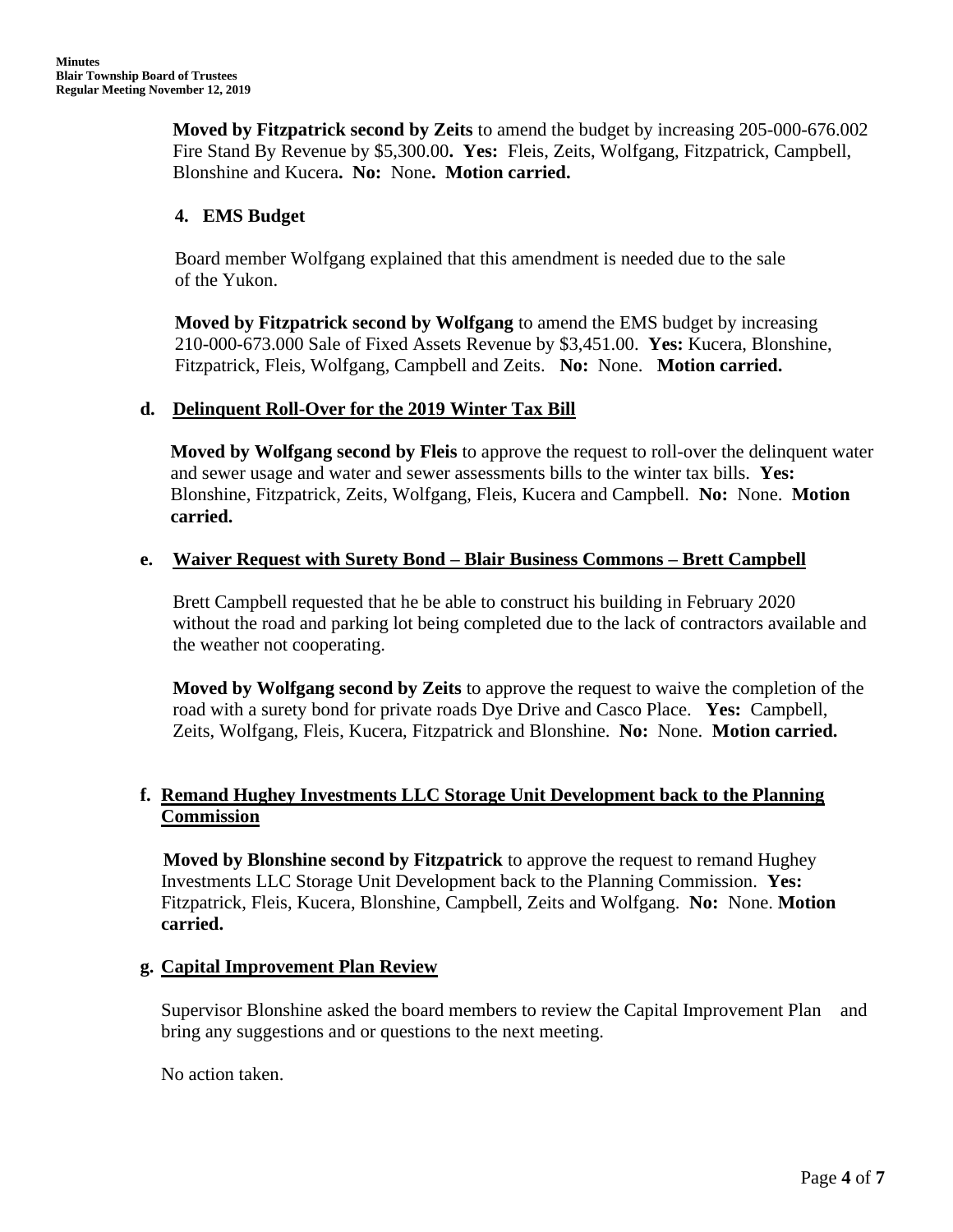### **h. Purchase of Additional Tabulator for 2nd AV Counting Board**

Board member Wolfgang requested the purchase of another tabulator for running a 2<sup>nd</sup> AV Counting Board due to the increase in absentee voters. The quote is for \$5,624.00 and she stated that the money is available in the Election Budget.

**Moved by Fitzpatrick second by Kucera** to approve the purchase of a tabulator for up to \$5,624.00. **Yes:** Zeits, Fleis, Wolfgang, Campbell, Kucera, Blonshine and Fitzpatrick. **No:** None. **Motion carried.**

### **i. Offices Closed for March 2020 Primary Election**

Board member Wolfgang discussed the Township Offices being closed during the Presidential Primary Election on March 10, 2020.

**Moved by Fitzpatrick second by Fleis** to close the Township Offices on March 10, 2020 During the Presidential Primary Election, employees will have the day off with pay, except for the Deputy Clerk who will have the opportunity to choose a different day off with pay. **Yes:** Wolfgang, Zeits, Fleis, Campbell, Blonshine, Kucera and Fitzpatrick. **No:** None. **Motion carried.**

## **j. New Directions Employee Assistance Program – Renewal**

 Board Member Wolfgang stated that we are up for renewal of the New Directions Employee Assistance Program. The cost for the membership is \$922.00 for the year.

**Moved by Fitzpatrick second by Fleis** to approve the renewal of the New Directions Employee Assistance Program in the amount of \$922.00. **Yes:** Fitzpatrick, Zeits, Campbell, Blonshine, Wolfgang, Kucera and Fleis. **No:** None. **Motion carried.**

# **k. Provide Free Notary Services for Applicant to the Independent Citizens Redistricting Commission**

Board Member Wolfgang explained the request to offer free notary services to the individuals who will be applying for the commission. The application is required to be required to be notarized. It was requested that we offer this at no charge.

**Moved by Blonshine second by Fitzpatrick** to approve the request to offer notary services to applicants for the Independent Citizens Redistricting Commission at no charge. **Yes:** Fleis, Fitzpatrick, Blonshine, Campbell, Wolfgang, Zeits and Kucera. **No:** None. **Motion carried.**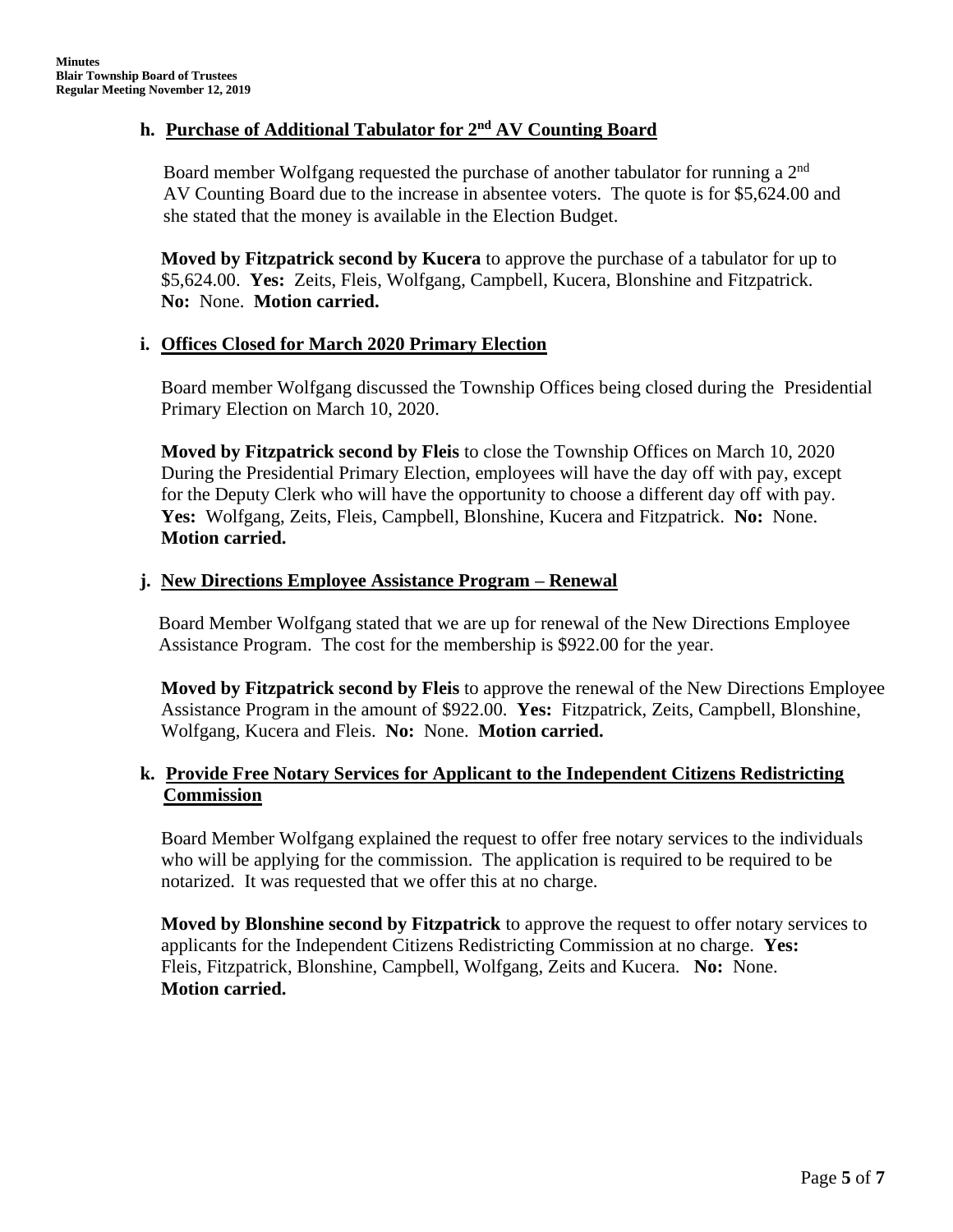# **l. New Township Policy – Transfer of Personal and/or Vacation Time from One Employee to Another**

Supervisor Blonshine reviewed the proposed policy.

**Moved by Blonshine second by Fitzpatrick** to adopt Policy #2019-02 for Transfer of Personal and/or Vacation Time from One Employee to Another. **Yes:** Wolfgang, Kucera, Fitzpatrick, Campbell, Fleis, Zeits, and Blonshine. **No:** None. **Motion carried.**

### **m. 2019/2020 Snow Plowing Bids**

Supervisor Blonshine presented the bids that were submitted for snow plowing for the 2019/2020 season. Blonshine requested approval of the bid from Alpers, it was the lowest bid submitted.

**Moved by Blonshine second by Wolfgang** to approve the bid from Alpers for snow Plowing for the 2019/2020 season. **Yes:** Campbell, Blonshine, Zeits, Wolfgang, Fitzpatrick, Fleis and Kucera. **No:** None. **Motion carried.**

### **n. Heating/Cooling System Quotes**

Supervisor Blonshine reported on the results from the yearly maintenance that was done on the furnaces in the Township building. One of the furnaces is inoperable and has been shut down at this time. The second furnace in the Township offices is currently working but needs significant repair. Due to the age of the unit and the repairs needed it is suggested that both units be replaced. It was stated that there are enough funds in the current budget to cover the expenses. Bids received were from Team Bob's and Grand Traverse Refrigeration. *D & W Mechanical could not provide a quote until the end of December, so only two bids were considered.*

 **Moved by Blonshine second by Wolfgang** to approve the bid from Team Bob's for two (2) Furnace/AC units with humidifiers at a cost of \$19,629.82. **Yes:** Campbell, Blonshine, Zeits, Wolfgang, Fitzpatrick, Fleis and Kucera. **No:** None**. Motion carried.**

### **o. Planning and Zoning Webinars for Joint Meetings**

Supervisor Blonshine state that she would like to have the members at the Joint Meetings participate in watching webinars that are put on by MSU Extension. They are minimal cost and would provide some education for the members. Next scheduled meeting is January 21, 2020.

### **EXTENDED PUBLIC INPUT**

Linda Pepper stated that she was here and available for anyone who wanted to sign the recall petition for Rep. Larry Inman.